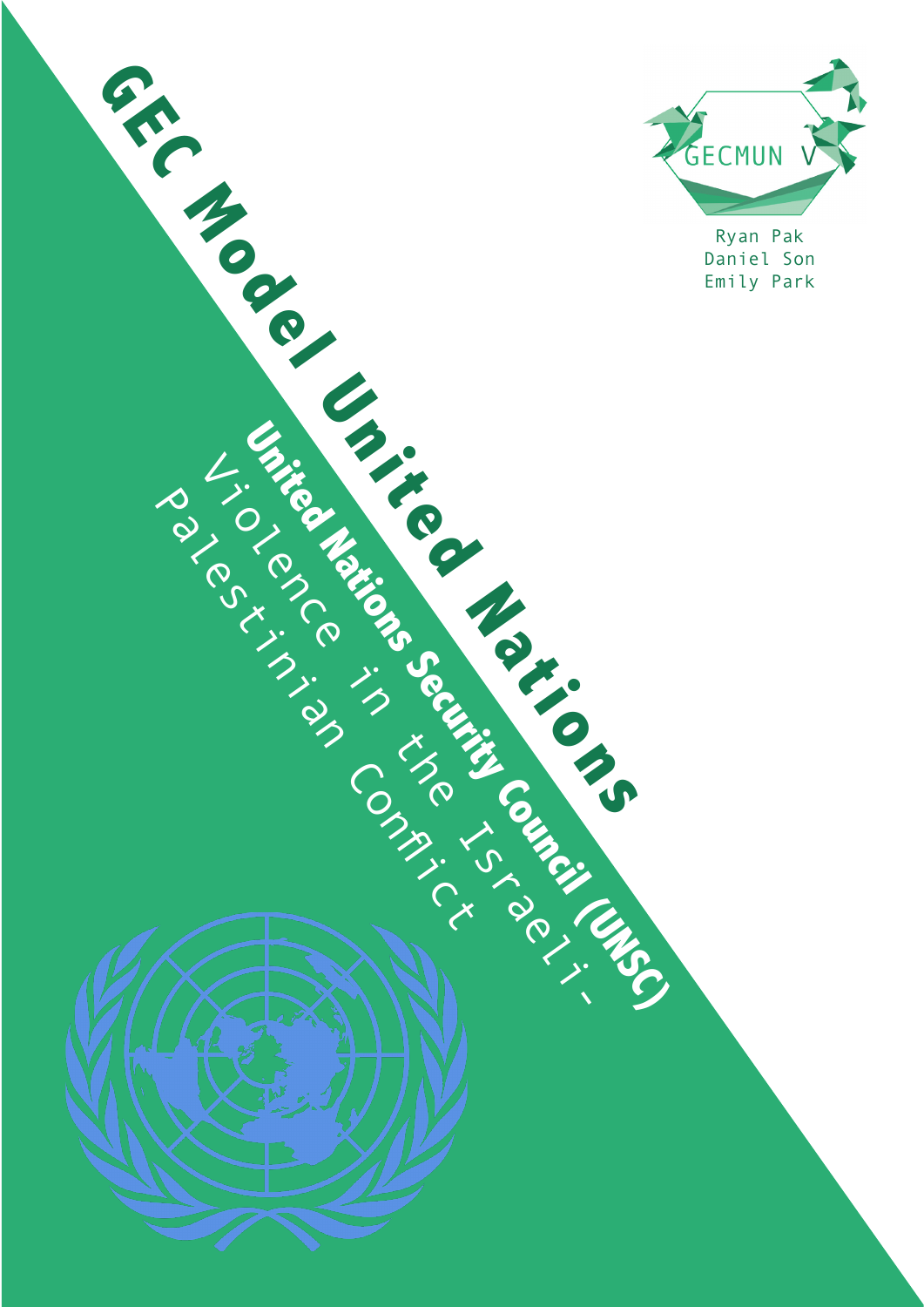# Table of Contents

Letters From the Chairs | Pg. 3

Definition of Key Terms | Pg. 4

Information | Pg. 5

- Background and Introduction | Pg. 5
- Key Issues | Pg. 5
- Status Quo | Pg. 5
- Timeline of Key Events | Pg. 6

• Stances of Major Parties Involved | Pg. 7

Past Actions | Pg. 10

Solutions | Pg. 10

• Questions to Consider | Pg. 10

Bibliography | Pg. 11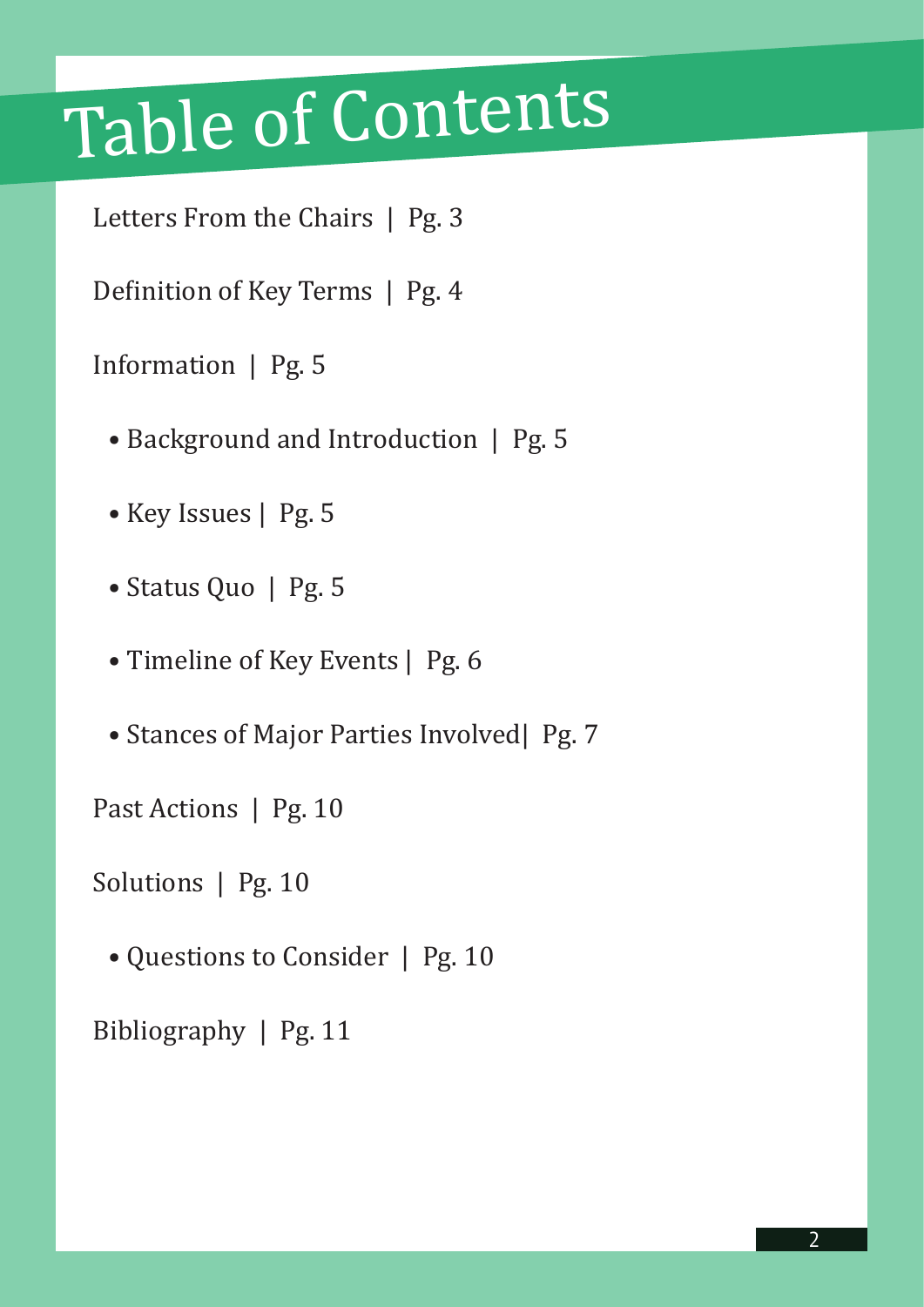# Letters from the Chairs

Greetings honorable delegates,

We are Ryan Pak, Daniel Son, and Emily Park, all from North London Collegiate School Jeju. It is our greatest pleasure to be serving you as the cochairs of United Nations Security Council in Jeju MUN.

In the Security Council, you will be discussing the agenda regarding the violence taking place amid the longstanding Israel-Palestine conflict. Throughout the conference, we, the chairs, will try our best to help you engage in a fruitful discussion with fellow delegates and devise resolutions entertaining the matter at hand.

In order to yield effective and practical solutions, we thoroughly advise all delegates to have acquired sufficient background knowledge on the topic. When researching for the conference, make efficient use of various online and offline resources -- such as the CIA World Factbook, government statistics, newspaper articles, research papers, and most importantly this chair report.

If you have any further inquiries about the procedure or topic, please don't hesitate to contact us at any time. We wholeheartedly look forward to meeting you at the conference!

Kind Regards, Ryan Pak, Daniel Son, and Emily Park msson20@pupils.nlcsjeju.kr wypark20@pupils.nlcsjeju.kr jhpak20@pupils.nlcsjeju.kr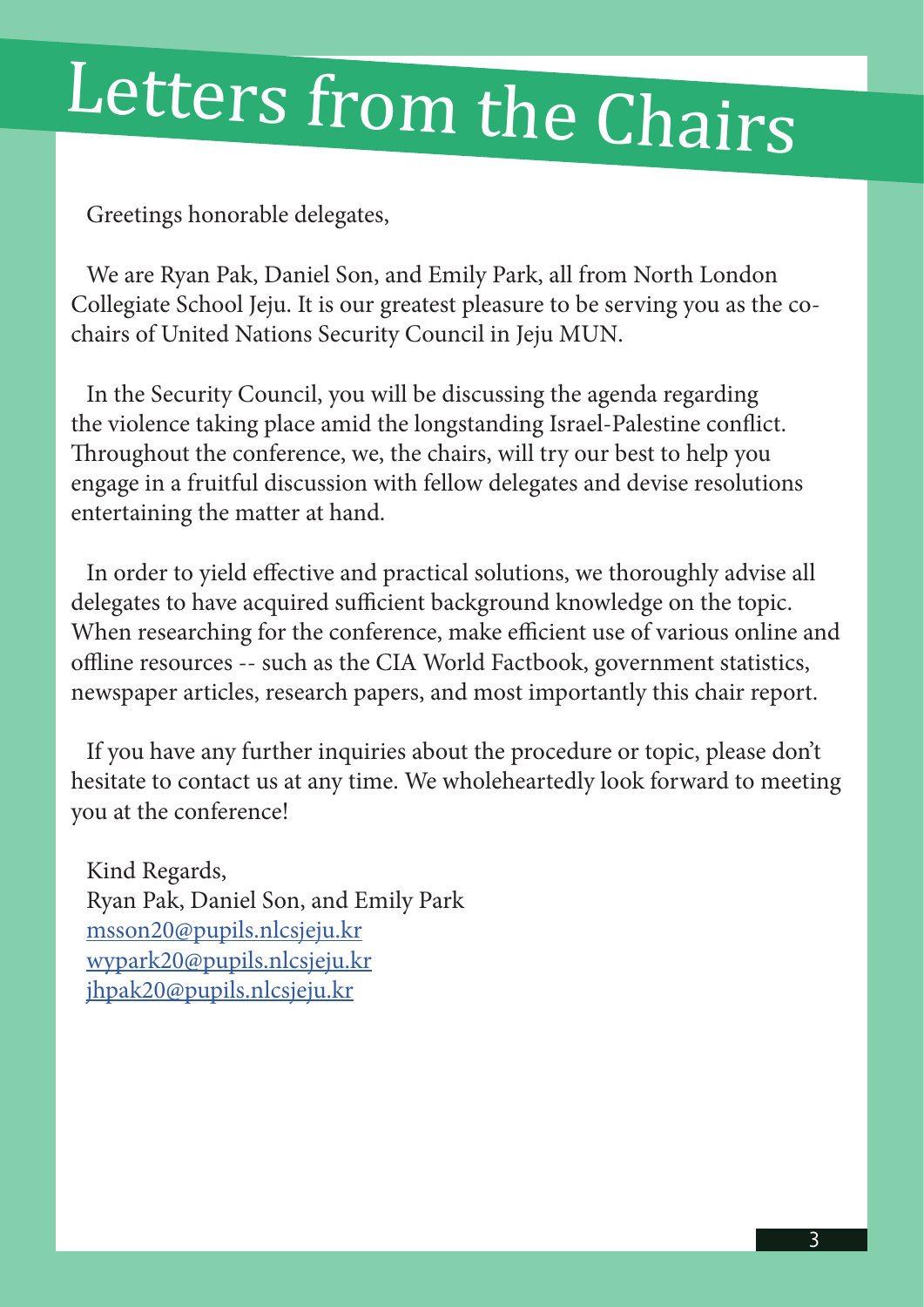## Key Terms

#### ANTI-SEMITISM

Prejudice or discrimination against Jewish people and culture.

#### Zionism

Originally a movement for the re-establishment and now the development and protection of a Jewish nation in what is now Israel.

Nakba (literally meaning "disaster" or "catastrophe" in Arabic) The event when 700,000 Palestinian Arabs fled or were expelled from their homes, during the 1948 Palestine war.

West Bank Landlocked territory bordered by Israel and Jordan that Israel militarily occupied since the 1967 Six-Day War.

Gaza (also referred as the Gaza Strip) A self-governing Palestinian territory on the eastern coast of the Mediterranean Sea that borders Egypt and Israel.

#### **JERUSALEM**

The capital of Israel, considered holy to the three major Abrahamic religions—Judaism, Christianity, and Islam.

Israeli Settlements

Civilian communities inhabited by Israeli people built on Palestinian territories, which Israel militarily occupied since the 1967 Six-Day War.

#### **INTIFADAS**

Name of Palestinian uprising against the Israeli occupation of the West Bank and Gaza.

BDS - THE BOYCOTT, DIVESTMENT, SANCTIONS (BDS) MOVEMENT Works to end international support for Israel's oppression of Palestinians and pressure Israel to comply with international law.

#### The Israeli Wall

Separation barrier in the West Bank that divides Israel and Palestine, considered by Israelis as a security barrier against terrorism while Palestinians call it a wall of racial segregation.

#### Camp David Accords

Peace treaty between Israel and Egypt signed in September 1978 by American President Jimmy Carter, Egyptian President Anwar Sadat, and Israeli Prime Minister Menachem Begin.

THE MITCHELL REPORT - (also referred to as the Sharm el-Sheikh Fact-Finding Committee Report) The report describing possible causes of the al-Aqsa Intifada and recommending end to the violence between Palestine and Israel published by the international fact-finding committee and former US Senator George Mitchell in April 2001.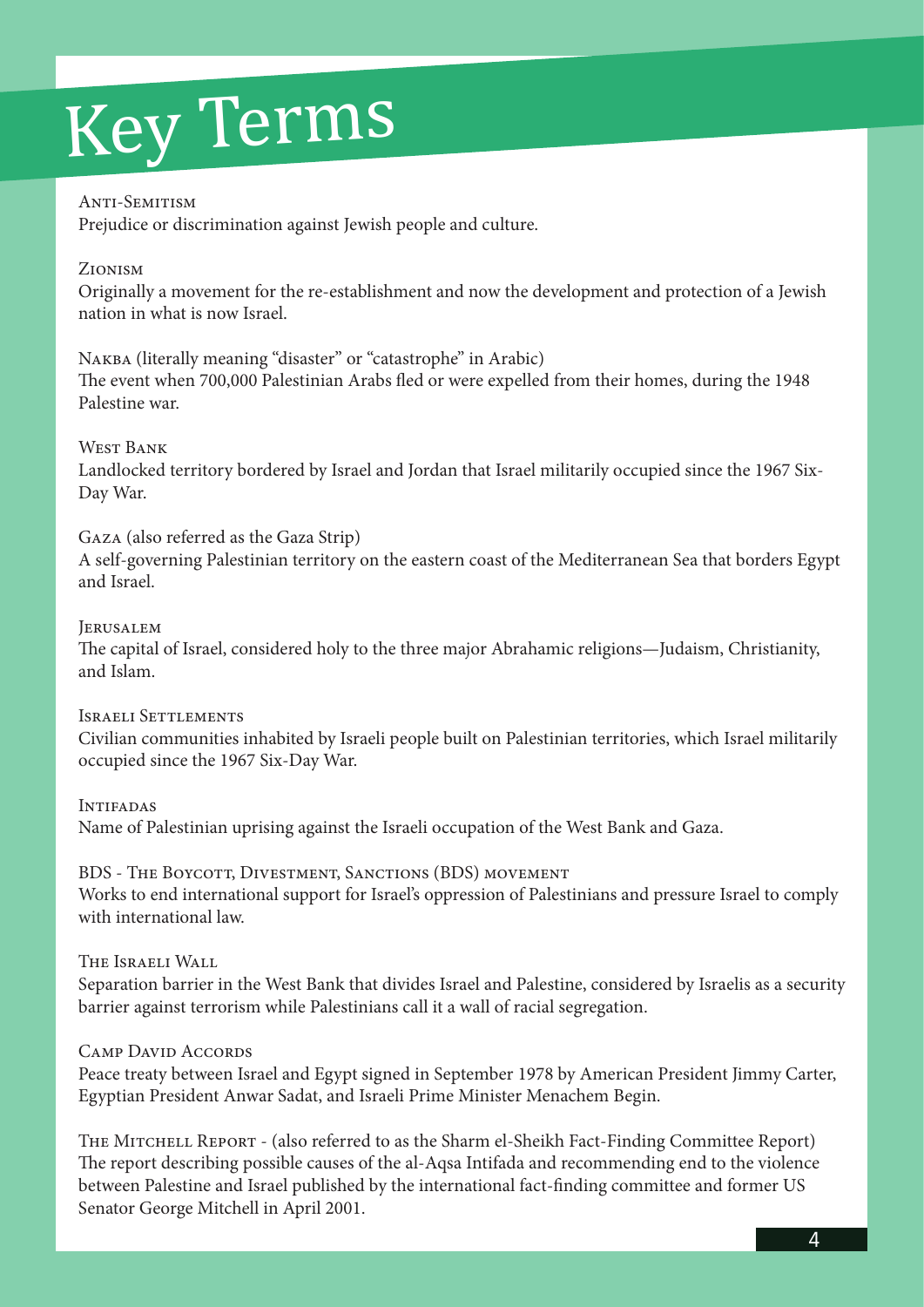## Information

## **Topic Background and Introduction**

The Israeli-Palestinian conflict is rooted in a dispute over land claimed by the Jews as their biblical birthright and by the Palestinians, who seek self-determination. The dispute started in the early 20th century, when Jews were fleeing from Europe, with the rise of anti-Semitism, wanted to reside in what was then an Arab-Muslim majority territory.

After World War II and the terrors of the Holocaust, increased Jewish population moved to an area in the Middle East, known as Palestine at the time. As they viewed the area as a historical homeland, migration continued to escalate rapidly, specifically in regions near Jerusalem. With the increasing populations becoming a pressure to Palestine by the Jewish immigrants, in 1947, the UN General Assembly adopted Resolution 181 to call for the formation of two separate Jewish and Arab states in the Palestinian area. Israel then decided to declare itself as an independent state in 1948. They successfully drove back the other countries, enabling it to take land that was originally taken for the Arab Palestinians in the process, which ultimately created a mass refugee crisis in the Palestinian region.

The establishment of Israel would be followed by years of fighting and terrorism, from the 1948 Arab-Israeli War to the First and Second Intifadas. The intifadas were two Palestinian uprisings against Israel, the first in the late 1980s and the second is widely seen as the end of the 1990s era negotiating process. As a result of such conflicts, thousands of people have lost their lives, and millions have suffered, with entire populations suddenly becoming refugees.

## **Key Issues**

The intense conflict and various or many internal forces of both states mean that the peace process necessitates the assistance of the international community to seek the path for peace. Some of the critical issues involved in the peacemaking process are:

- 1. Border Disputes: In 1948, Resolution 181 initially requested for a two-state solution, which the international community generally agreed with. However, with so many arising conflicts and wars, and with Israel occupying Palestine, there is controversy regarding the position and definition of the borders for both states.
- 2. Security and Terrorism: The conflict has created a brutal cycle of wars for both the Israeli and Palestinian states. The Israeli military seizes areas of Palestine to protect its territories taken over during the Arab-Israeli wars. This had led to intensified tensions and pressure with the Palestine people, resulting in insecurity and further conflicts. Furthermore, terrorist organizations, such as Hamas, is a leading group in Palestine that targets and fires into Israel, causing instability in the region.

## **Status Quo**

Currently, the Gaza Strip remains a tragedy for the Palestinian people with over 7 million refugees, and unemployment higher than 40%. With sporadic violence, inaccessibility of water, and fear of a third Intifada rising from a lack of action, possibilities of war revolve around the two states. Hamas has been continuously strengthening their political basis and have won a majority in the Palestinian legislative assembly.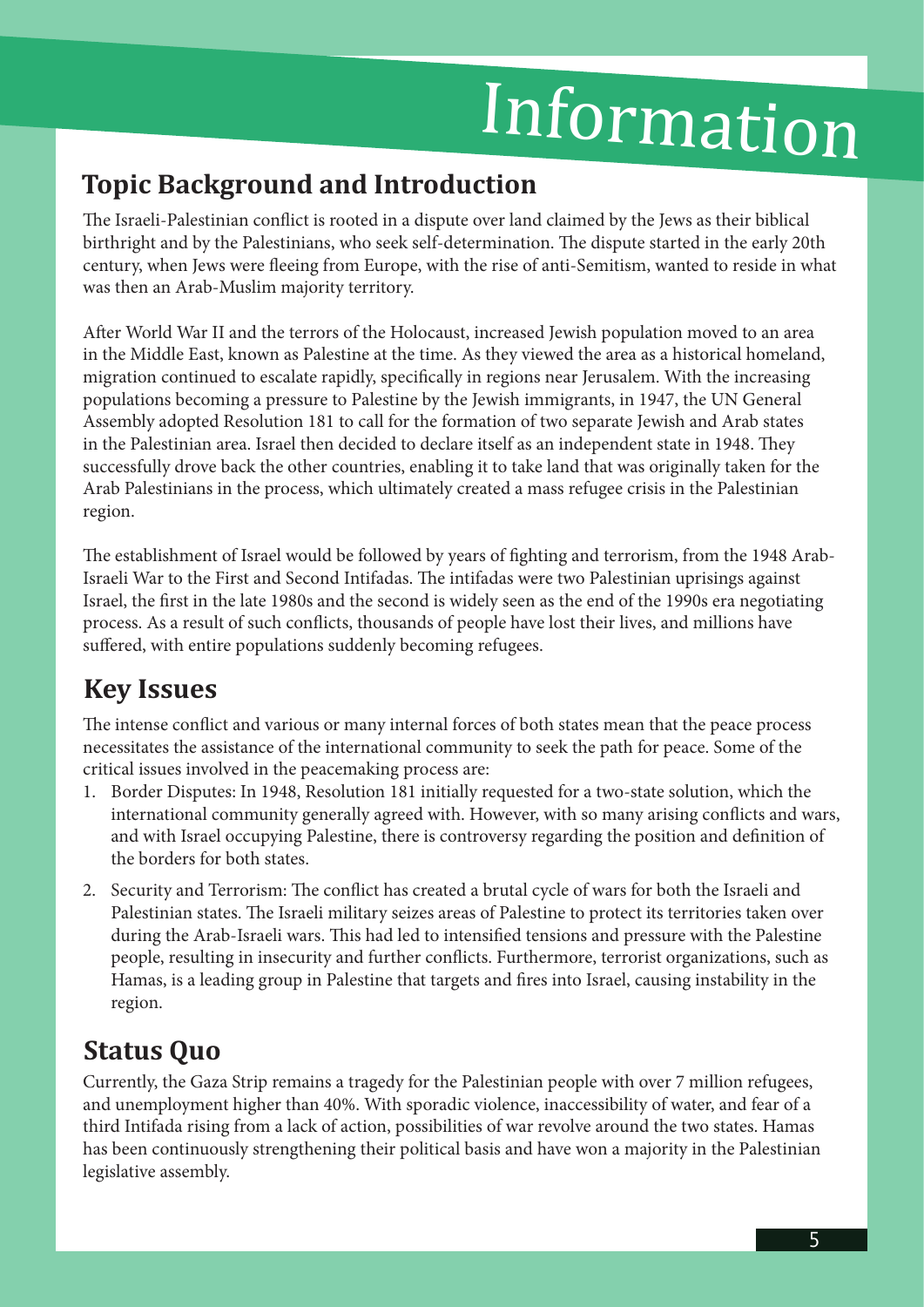The Palestinian Authority has gained entrance into the United Nations as a non-member state, which is a significant victory for the Palestinians who now have a place in the United Nations, who originally drafted the partition in 1947. The two most vigorously debated areas are the West Bank and the Gaza strip, as Palestine strongly believes that the West Bank is a section of sovereign Palestine, and that the Israeli occupation is ultimately illegal.

At the discussions with President Obama in 2010, talks were delayed as Israel refused to put a stop to settlement construction throughout the West Bank, which was one of the top priorities of the Palestine people. In early 2017, the United Nations officially voted to ban the Israeli settlements, which was a big step for the Palestinians.

## **Timeline of Key Events**

- On **May 19, 2011**, at a speech in the US State Department, President Obama of the United States "pressed Israel, in unusually frank terms, to reach a final peace agreement with the Palestinians, citing the boundaries in place on the eve of the June 1967 Arab-Israeli War as the starting point for negotiation about borders.
- On **Sep. 20, 2011**, Palestinian Authority President Mahmoud Abbas sought full United Nations Membership for a Palestinian State. Abbas discussed with United Nations Secretary-General Ban Ki-moon that "he would press ahead with plans to ask for a Security Council vote on Friday on Palestinian membership." The White House underscored its threat to veto any Palestinian move at the Security Council and stated that it would concentrate more on bringing the two states back to negotiations.
- On **Oct. 31, 2011**, Palestine became the 195th Full Member of UNESCO. The vote of UNESCO's full membership was 107 to 14, with 52 abstentions. The foreign minister of Palestine, Riad al-Malki, claimed that "this vote will help erase a tiny part of the injustice done to the Palestinian people."
- On **November 11, 2011**, the Palestinian bid for statehood at the United Nations was effectively stalled Friday after the Security Council approved a report stating its inability "to make a unanimous decision".
- On **November 29, 2012**, The General Assembly voted to accept Palestine as a Non-Member Observer State in the United Nations. This elevated Palestine's status without prejudice to the acquired rights, privileges, and roles of the Palestine Liberation Organization in the United Nations as the representative of the Palestinian people, following with the relevant resolutions and practice.
- On **July 29, 2013**, Israeli-Palestinian peace talks resumed in Washington, DC. The aim of the negotiation was to establish a Palestinian state alongside Israel with agreed-upon borders and security arrangements.
- On **April 23, 2014**, the rival groups Hamas and Fatah combined into a united government. They held new elections, overcoming a seven-year split that left them divided into two governments.
- On **July 8, 2014**, the Israeli military carried out airstrikes against more than 150 sites in Gaza, killing five alleged members of Hamas.
- On **May 13, 2015**, the Vatican officially recognized the State of Palestine in a new Treaty. The treaty, which involves the actions of the Catholic Church in the Palestinian region, is very symbolic that the Holy See has altered its diplomatic recognition from the Palestine Liberation Organization to the state.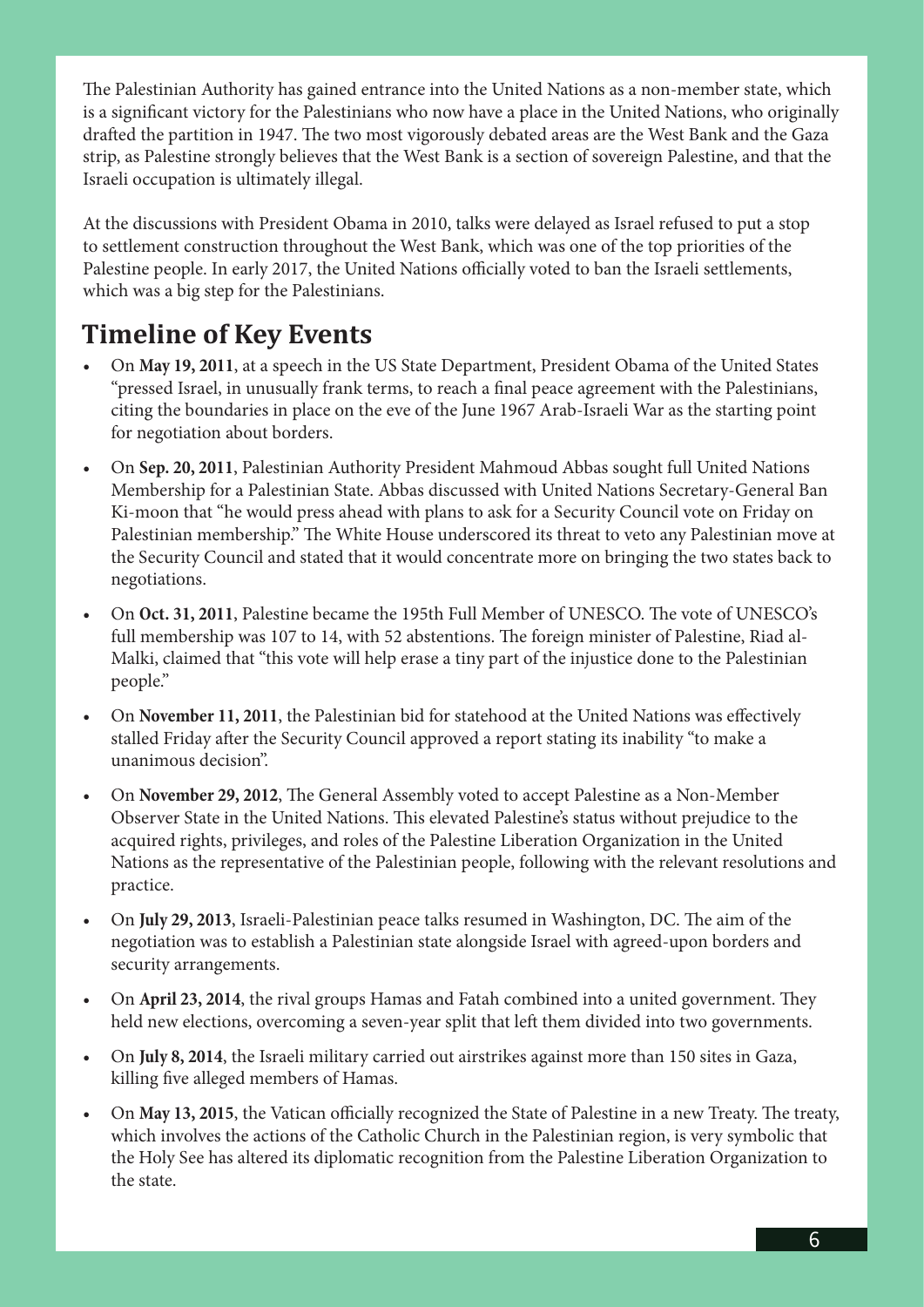- On **Feb. 15, 2017**, United States President Trump stated that he was "open to one-state solutions" and "he is keeping his options open about how best to reach a peaceful solution in the Israeli-Palestinian situation."
- On **December 6, 2017**, US President Trump recognised Jerusalem as Israel's Capital, and ordered the United States Embassy to transfer.

## **Stances of Major Parties Involved**

#### Israel

Israeli troops routinely exert violence on Palestinian citizens, officially claiming that their actions are justified law enforcement against rioting refugees. The extreme form of this is its hard-line policy against Palestinians approaching the border, in which it openly states that anyone approaching within a certain distance of the border would be shot and killed. The Israeli government is extremely reluctant to engage in any discussions regarding its violence towards Palestinians.

#### **PALESTINE**

Palestinian provisional government, whose people are frequently injured and killed amid countless protests against Israel, condemns Israel's "excessive use of force" and calls for the termination of violence.

#### THE UNITED STATES OF AMERICA

The USA, as a longtime ally of Israel, is very supportive of the Israeli government's actions. Its former ambassador to the UN, Nikki Haley, defended Israel, asserting that "No country in this chamber would act with more restraint than Israel has" after Israel's use of military force on Palestinians in May 2018, an assault that resulted in 58 Palestinian deaths. On the other hand, the USA is, rather predictably, quite unsympathetic to Palestine and its arguments regarding the situation at hand.

#### France

France is critical of Israel's use of force on Palestinians in general. French president Emmanuel Macron emphasised the Palestinian citizens' right to protest peacefully to Israeli prime minister Benjamin Netanyahu in 2018.

#### **KUWAIT**

Kuwait is disapproving of Israel's continuous violence, and is preparing to initiate international protection for the Palestinian civilians.

#### **GERMANY**

Germany, along with France, is deeply concerned about the violence taking place by the Israeli forces on the Palestinian civilians. The German foreign ministry called for an independent inquiry after the aforementioned Israeli violence of May 2018.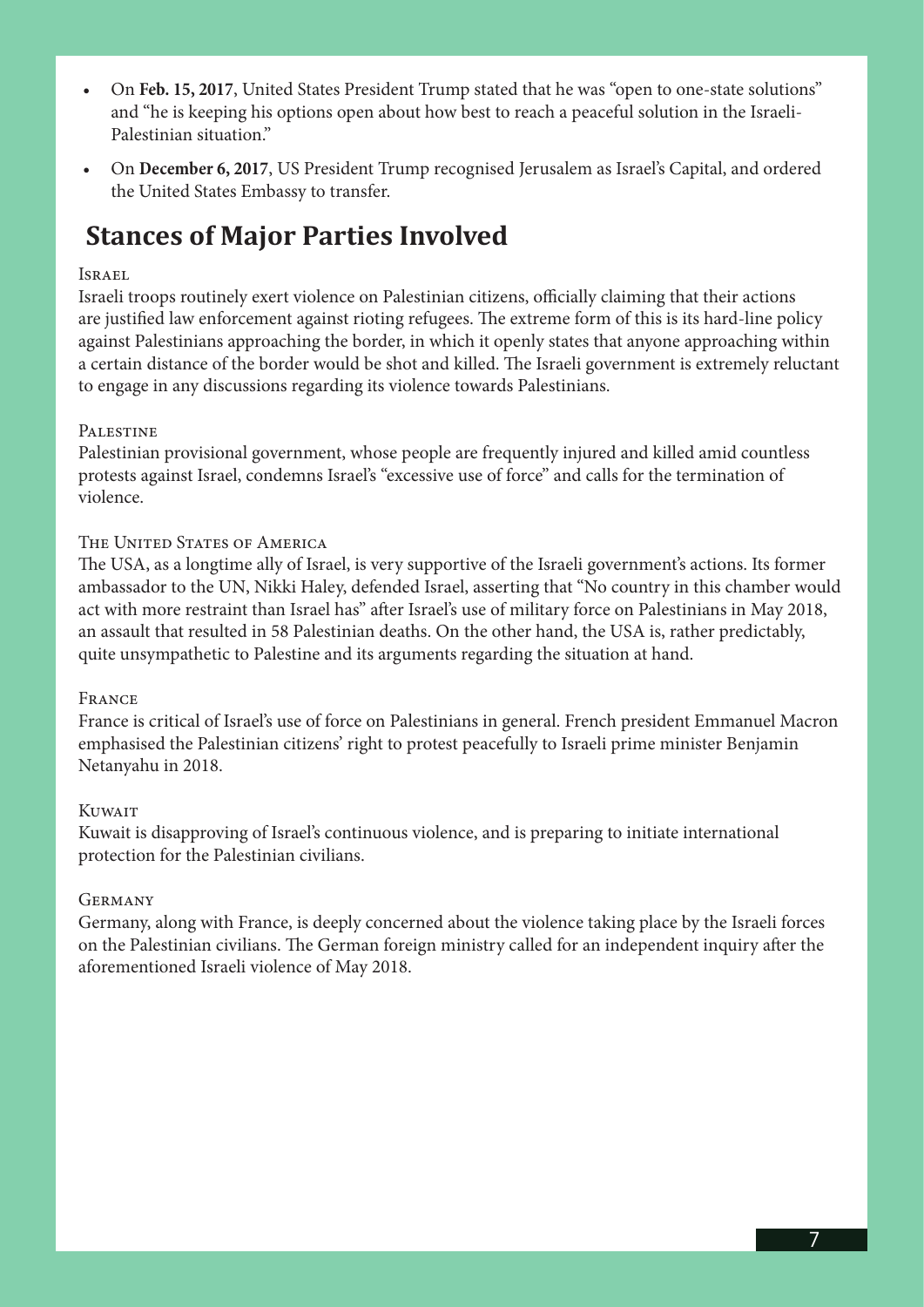## Past Actions

## **Partition Plan**

The United Nations Partition Plan for Palestine was a proposal which advocated a partition with Economic Union of Mandatory Palestine to act in accordance with the termination of the British Mandate. On 29 November 1947, the United Nations General Assembly passed a resolution commending the application of the Plan as Resolution 181.

The resolution suggested the establishment of independent Arab and Jewish States and the Special International Regime for the City of Jerusalem. The Partition Plan specifically supported the termination of the Mandate, the withdrawal of British military forces and the definition of borders between the two States and Jerusalem.

The plan attempted to tackle the objectives and assertions of the Arab nationalism in Palestine and the Jewish nationalism (Zionism). The Plan also specified for Economic Union between the proposed states, and for the support of religious and minority rights.

While the Plan was adopted by the Jewish public, the Arab leaders and the government discarded the plan and declared reluctance in accepting any procedure for territorial allocation. They argued that it infringed upon the foundation of self-determination in the United Nations charter. As the civil war took place immediately after the appointment of the Resolution, the Partition Plan was ultimately not enacted.

## **Right of Return**

The Palestinians' central idea behind the peace negotiations is justness towards the refugees, by giving them them the "right of return" to the homes their families deserted in 1948.

On the other hand, Israel cannot accept the "right of return" without abandoning either its Jewish or democratic identity. Increasing 7 million Arabs to the population of Israel would cause the Jews to become a minority, which ultimately is the reason for not considering to include the "right of return" in any of the compromises.

The principal point of discussion involves how to find an appropriate method to achieve justice for the refugees that both the Israeli and Palestinian people can agree to. Some ideas that have been currently mentioned revolve around compensation and resettlement, but the two leaders have not officially reached an agreement on how such strategies could work.

## **The UN Relief Works Agency**

The United Nations Relief Works Agency (UNRWA) is in charge of providing humanitarian aid and support for the Palestinian refugees. UNRWA has developed education, health and social services to over 5 million refugees living in Jordan, Lebanon, Syria, and regions of Palestine, such as the Gaza Strip and the West Bank.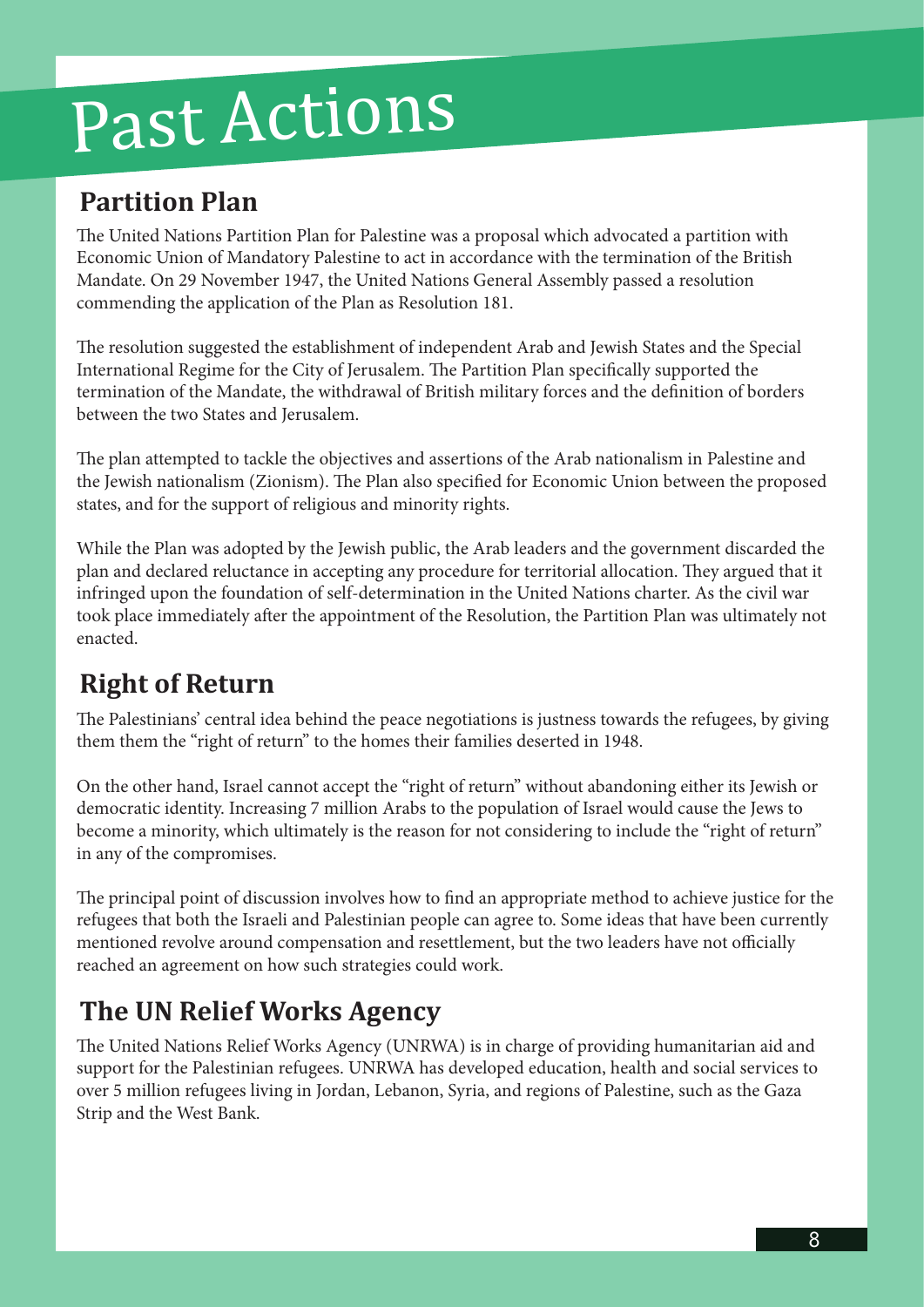### **Non-Government Organizations**

Other than the United Nations, various non-governmental organizations (NGOs) attempt to deal with the Israeli-Palestinian conflict. For instance, NGO Breaking the Silence includes "veteran combatants who have served in the Israeli military since the start of the Second Intifada, and have taken it upon themselves to expose the Israeli public to the reality of everyday life in the Occupied Territories."

## **United Nations Security Council**

In the United Nations Security Council, the 2009 Resolution 1860 "called for immediate, durable and fully respected ceasefire leading to the full withdrawal of Israeli forces from Gaza." In September 2012, the President of the Security Council discussed efforts to begin peace talks again.

Other important resolutions which have been passed by the United Nations include:

- 1. Resolution 181 (Future government of Palestine)
- 2. Resolution 242 (aftermath of the Six-Day War)
- 3. Resolution 333 (the Yom Kippur War)
- 4. Resolution 338 (1973)
- 5. Resolution 3236 (Palestinian people's right to self-determination)

### **Peace Negotiations**

- Oslo Accord (1993) is officially known as the Declaration of Principles on Interim Self-Government Arrangements, which was an attempt to establish a framework that would lead to the resolution of the ongoing Israeli-Palestinian conflict. It was the first face-to-face accord between the government of Israel and the Palestine Liberation Organization.
- The Israeli-Palestinian Interim Agreement (28 Sept 1995) regarding the Gaza Strip and West Bank was signed in Washington by Yitzhak Rabin and Yasser Arafat. Also known as Oslo 2, it planned the foundation of "Palestinian interim self-government in the Palestinian territories but did not promise an independent Palestinian state."
- Road Map for Peace (2003) was a scheme to find a solution to the Israeli-Palestinian conflict, proposed by the Quartet on the Middle East: the United States, the European Union, Russia and the United Nations. The proposal for a two-state solution was not completely effective as the Road Map was in difficulty from the early stages, and violence proceeded.
- The Geneva Accord tries to deal with the problem differently, where the "growth of security and confidence precede a political agreement and puts the agreement first."
- United States-mediated talks restarted in July 2013, but was delayed in April 2014 when Israel reclined to carry out prisoner releases unless it was given assurances that the Palestinian leadership would continue the talks even after that month.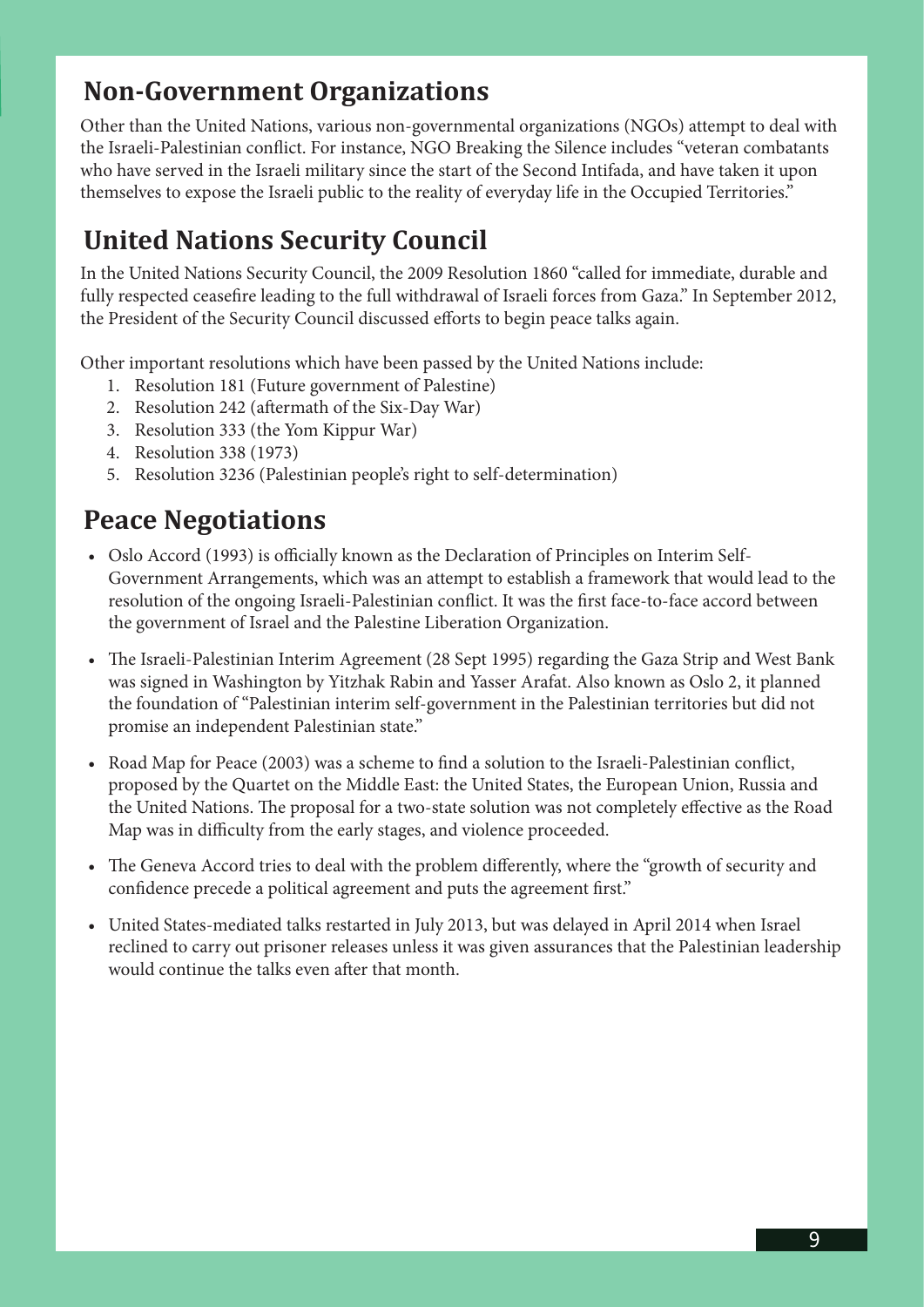# Solutions

#### 1. UN Peacekeeping Forces

Deployment of UN peacekeeping forces may be considered as a temporary measure to stop violence in the region. These forces will be situated in locations of frequent violence and try to minimise clashes between the Israelis and the Palestinians. However, any involvement of the armed forces must be done in a way that does not infringe the sovereignty of any nation involved in the agenda at hand.

#### 2. Non-Violence Treaty Through Regional Organisation

Regional mediating nations and the two directly involved nations can form an organisation in which a non-violence treaty can be produced. Effectively and appropriately incentivising both parties not only to stop authority violence but also to properly control intermittent civil violence would be key to this course of action.

#### 3. "Soft Power" Solutions

As a long-term solution, measures to bridge the cultural differences between the two peoples (Israelis and Palestinians) and at least partially resolve their mutual hatred can be devised and executed to relieve some tension.

#### 4. Two-State Solution

The so-called two-state solution calls for the principle of having two countries for two groups of people. This means that a new, independent state of Palestine, with the official recognition of the international community, will be formed in a portion of the current Israeli realms. This most basic solution tends to be supported by the Palestinians (who want separation from the Israeli), and detested by the Israeli.

### **Questions to Consider**

- What has your country done to assist either Israelis or Palestinians?
- Do Palestinian refugees reside in your country?
- Should Palestine be recognized as a full member of the United Nations?
- The Oslo Accords and the Camp David I & II demonstrated that diplomatic solution may be attainable, but only with negotiations and mediating parties. Egypt has also served numerous times as an intermediary for Palestine and Israel. Is mediation and negotiation still a viable vehicle towards peace?
- Is there room for innovation within this conflict? Is there a solution other than the "two-state solution"?